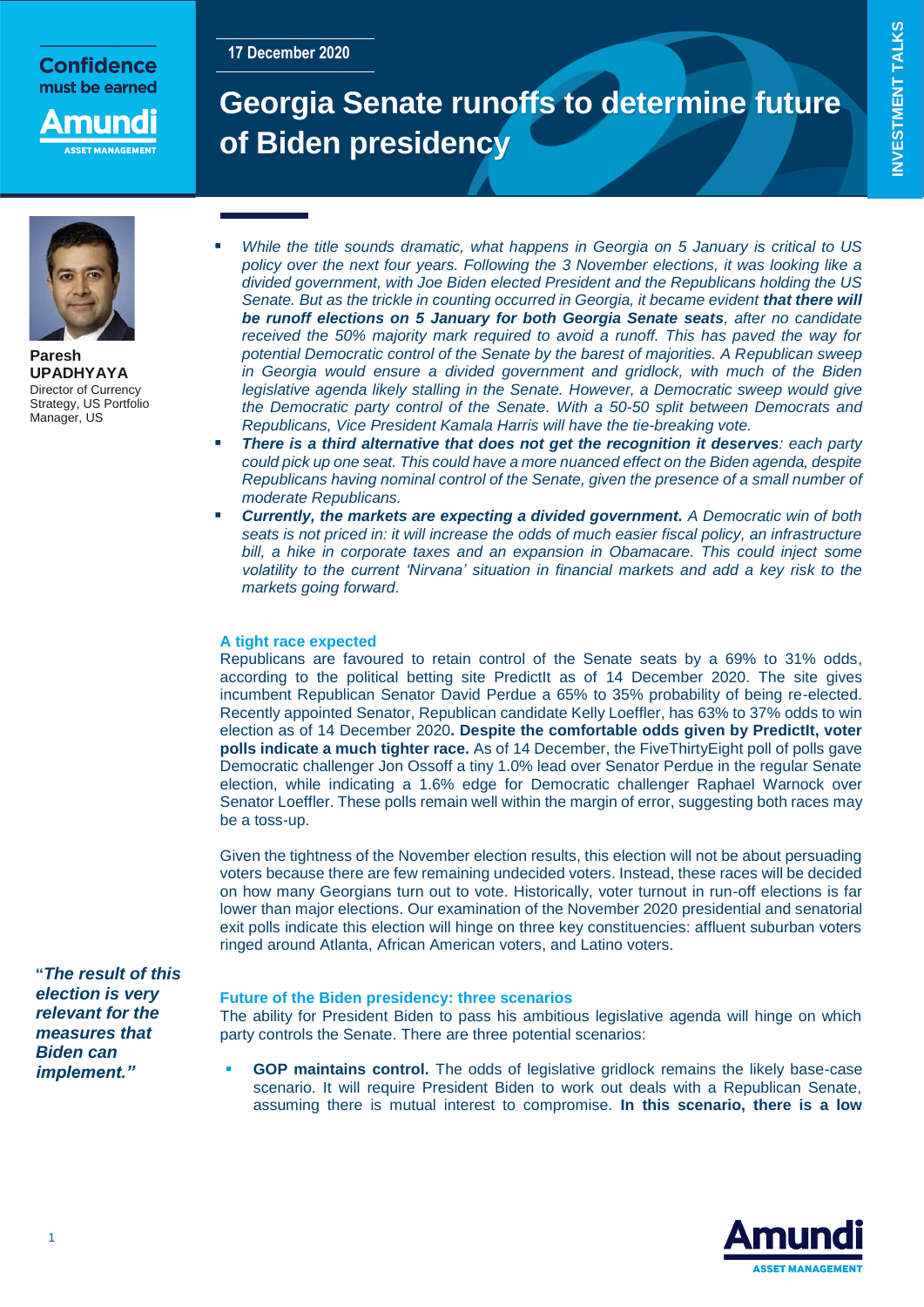**"***Markets are positioned for a divided Congress, which limits Biden agenda, expecially in areas like taxation that can have a strong impact on corporate earnings."*

**probability of another pandemic fiscal stimulus.** President Biden's agenda for an infrastructure bill, expansion of Obamacare and hike in corporate taxes would be likely to suffer a blow in the Senate.

- **Democratic party takeover**. Biden will be able to pass much of his fiscal, healthcare and tax agenda. **However, he has little room for error in a 50-50 Senate**. He will need to compromise with moderates in the Democratic party and perhaps need a few moderate Republicans in the Senate.
- **Split verdict. Under this scenario, both parties win a seat.** While this intriguing scenario gets little attention among the media and political pundits, it is not implausible, since recent voter polls are well within the margin of error. Republicans would maintain control of the Senate by a 51-49 majority, **but their ability to control the agenda may be stymied by a small group of bipartisan or moderate Senators that may push certain parts of the Biden agenda that may be viewed in the best interest of the country**. There could also be instances when one to four 'swing' Republican Senators may vote for certain Biden bills, such as expansion of Obamacare or a modest infrastructure bill, to name a few. Senator Murkowski of Alaska, Senator Romney of Utah, Senator Collins of Maine, and Senator Toomey of Pennsylvania -- who is retiring at the end of his term in 2022 -- are the most likely senators who might vote for Biden's agenda on an issue-by-issue basis.

## **Investment implications**

**Currently, the markets are broadly expecting a divided government**. The prospect of no tax increases and, more importantly, exuberance over the vaccine, are the two most important factors driving recent market positioning. **However, the markets do not appear to be factoring in a potential Democratic takeover of the Senate**. The market appears to have embraced PredictIt odds, but the polls are showing another very tight race. **A Democratic win of both seats will increase the odds of much easier fiscal policy, an infrastructure bill, a hike in corporate taxes and an expansion in Obamacare.** This could inject some volatility to the current 'Nirvana' situation in financial markets and add a key risk to the markets going forward.

A split verdict may not be negative for the markets, or lead to a prolonged sell-off, since Biden will still be somewhat constrained in passing some of his most progressive agenda, such as Medicare-for-all and his modified plan for a Green New Deal. **With Republicans controlling the Senate, it remains likely that the Biden tax agenda is a non-starter.** However, the ability for Biden to pass key parts of his agenda would require just one Republican Senator. **The markets have been responding favourably to the prospects of fiscal stimulus deals and should be receptive to an infrastructure bill**.

While the base case remains for Republican control of the Senate, we believe the markets are too complacent on the prospects of a Democratic Senate. However, it is the prospect of a split verdict that could have the largest surprising impact on the markets.

**"***A democratic win could inject some volatility to the current "Nirvana" situation in financial markets and add volatility going forward. "*